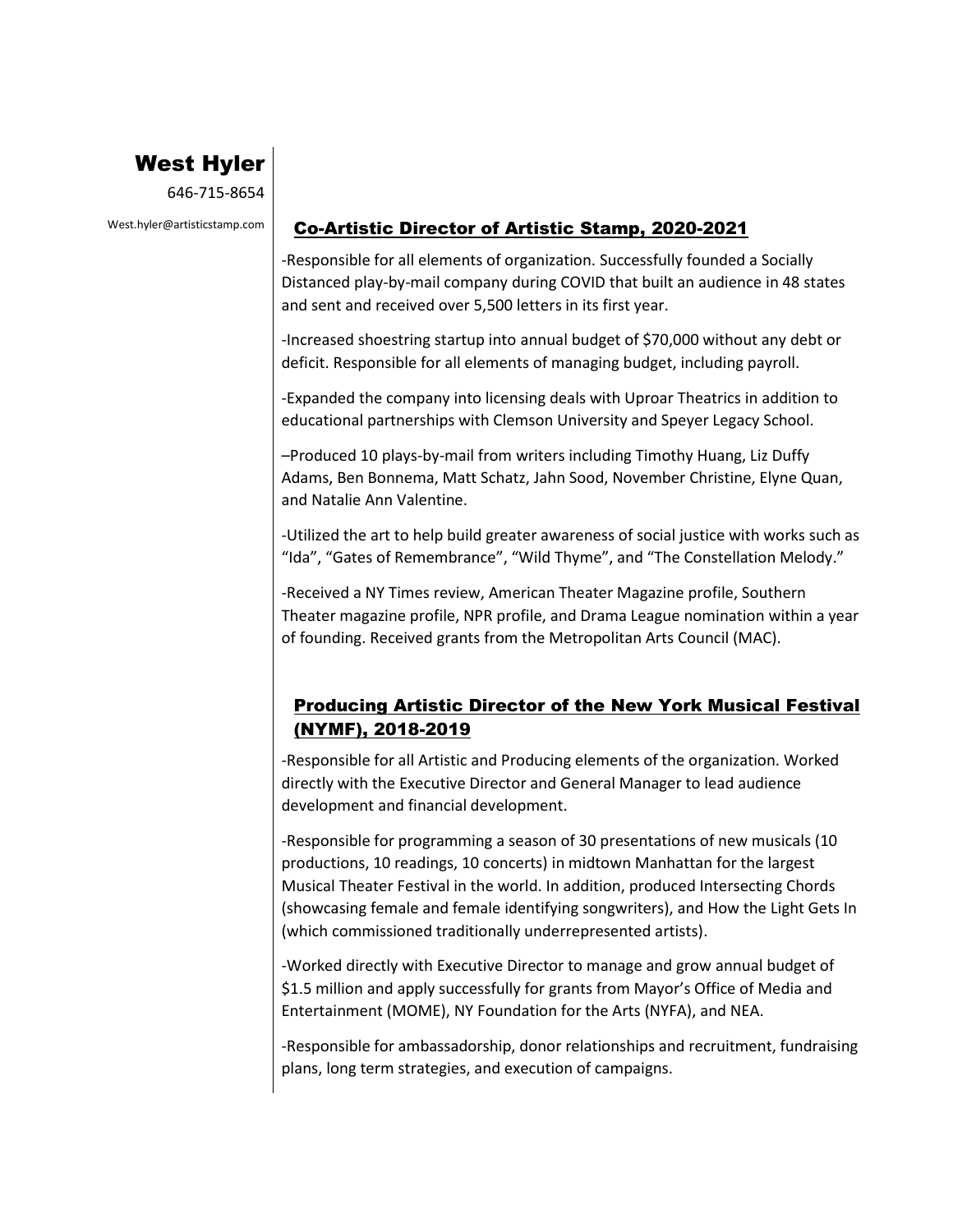# Director of Annual Fundraising Gala for Drama League, LaGuardia High School of Music and Performing Arts (FAME), and New York Musical Festival, 2011-2019

-- Responsible for all creative elements of the annual black-tie gala for the Drama League, the nation's oldest arts organization, in 2018. Successfully raised over \$990,000 and recruited some of the biggest names on Broadway to volunteer their time, including Matthew Broderick, Andrea Martin, Susan Stroman, Jerry Zaks, R.L. Stine, Jarrod Spector, Jelani Alladin, and Nathan Lane.

- Responsible for all creative elements the annual performance gala for the LaGuardia Arts High School in 2015, 2016, 2017. Successfully raised over \$300,000 and recruited some of the biggest names in entertainment to volunteer their time including Tony Bennett, David Hyde Pierce, Tyne Daly, Quincy Jones, Marilyn and Alan Bergman, Jason Robert Brown, Ally Sheedy, Al Roker, Deborah Roberts, Peter Yarrow (of Peter, Paul, and Mary), Colin Jost, Michael Che, Bill Irwin, and Barbara Streisand.

- Responsible for all creative elements of the annual performance gala for the New York Musical Festival in 2011, 2013, and 2019. Successfully raised over \$300,000 and recruiting some of the biggest names in theater to volunteer their time, including Sergio Trujillo, Kelly Devine, Stephen Schwartz, Joe Iconis, Alex Timbers. Christian Borle, Leslie Odom Jr., Susan Blackwell, Lillias White, Telly Leung, Marsha Norman, and Billy Porter.

### Associate Creative Director of Creation for Cirque Du Soleil's Paramour, 2016-2017

-Creative facing point of contact of the iconic Cirque Du Soliel brand for the Broadway Musical, Paramour, a \$20 Million production. Duties included maintaining a close link with Cirque management to facilitate artistic decisions within budget; providing creative and production input to Cirque Management; and advising Cirque as to unforeseen problems that arose during the creative production process.

## Associate Director of Creative Development for Dodger Properties, 2006-2012

-Responsible for identifying and assisting in the development of new musicals by writers including Steven Sater, Duncan Sheik, Bill T. Jones, Randy Blair, Timothy Drucker, Matthew roi Berger.

### Producer of A Jake and A Tom, 2011

-Created Original story and screenplay resulting in 4-time award winning mixed media short film (live action/animation). Managed budget, Cast Talent, hired crew and extras, secured locations, permits, created schedules and call sheets, managed logistics of rehearsals and filming. Developed and executed grant fundraising campaign resulting in \$100,000 from the South Carolina Arts Commission.